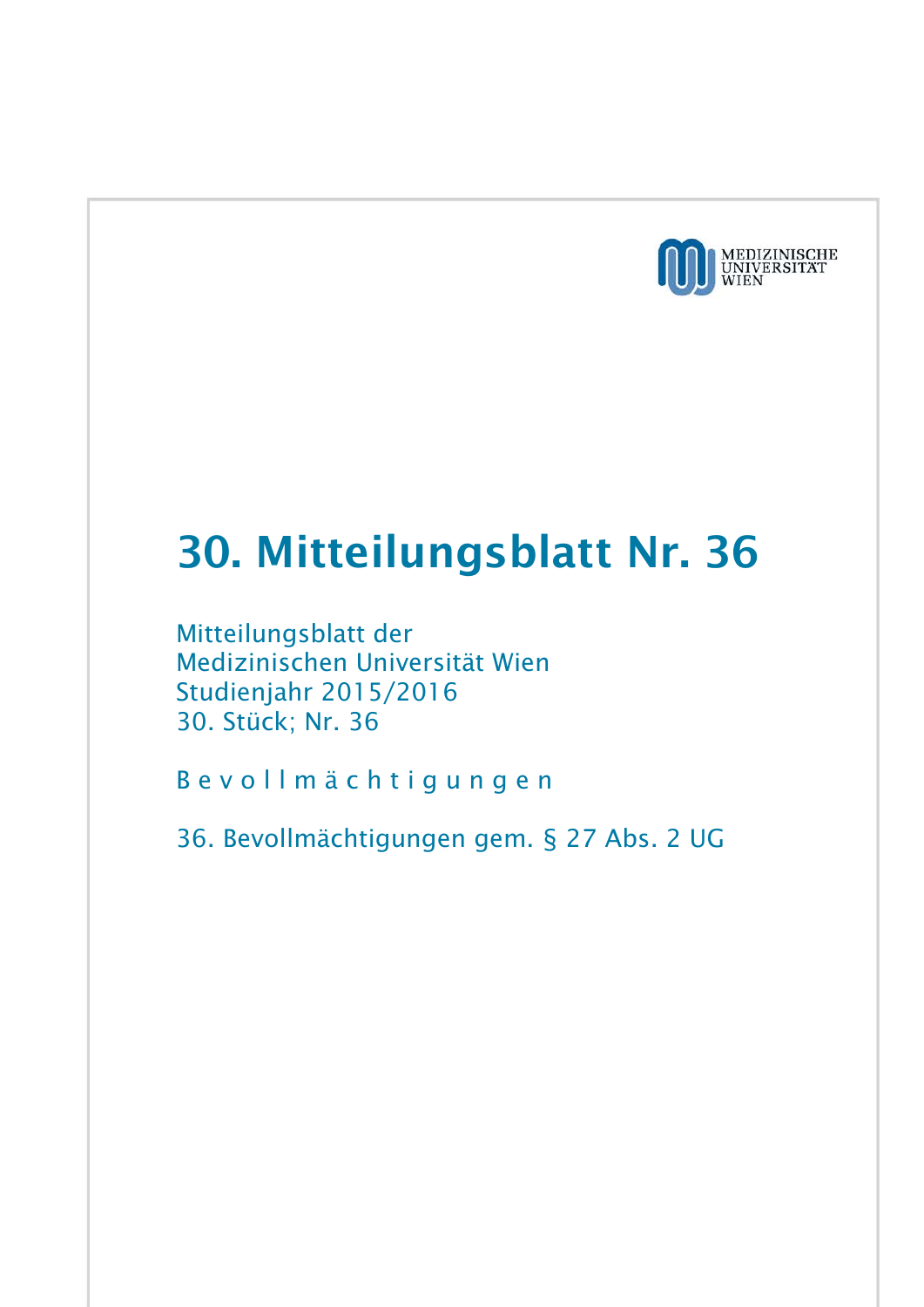## 36. Bevollmächtigungen gemäß § 27 Abs. 2 UG

Gemäß § 27 Abs. 2 UG werden folgende Bevollmächtigungen erteilt: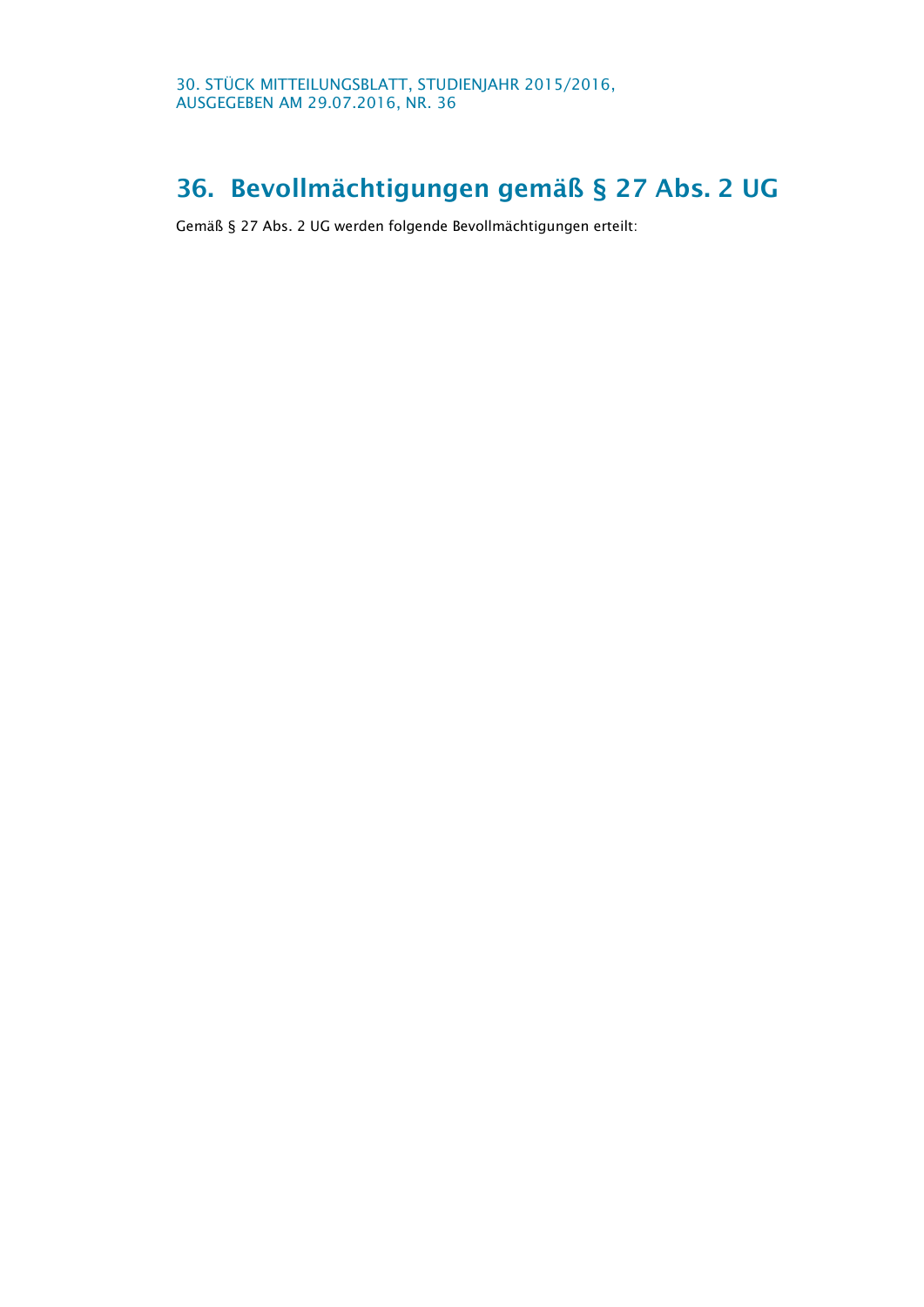| <b>Auftrag</b> | <b>Titel des Projekts</b>                                                                                                                                                                                                                                                                                                           | Projektleiter                                          | <b>Organisationseinheit</b>                                               |
|----------------|-------------------------------------------------------------------------------------------------------------------------------------------------------------------------------------------------------------------------------------------------------------------------------------------------------------------------------------|--------------------------------------------------------|---------------------------------------------------------------------------|
| FA662A0304     | Aliphatische thermoplastische Urethan Elastomere für die Herstellung von<br>elektrogesponnenen, bioabbaubaren Blutgefäßersatzmaterialien - Proj.Nr.:<br>856128                                                                                                                                                                      | Ass.-Prof. Mag. DDr.<br>Bergmeister Helga              | Department für Biomedizinische<br>Forschung                               |
| FA618A0601     | Mimicking isoform-specific inhibitors- Genetic engineering of histone deacetylases<br>Proj.Nr.: 851289                                                                                                                                                                                                                              | Ao.Univ.-Prof. Dr. Seiser<br>Christian                 | Department für Medizinische<br>Biochemie                                  |
| FA796A0401     | A Randomized Phase 3 Open Label Study of Nivolumab vs Temozolomide Each<br>in Combination with Radiation Therapy in Newly Diagnosed Adult Subjects with<br>Unmethylated MGMT (tumor 0-6-methylguanine DNA methyltransferase)<br>Glioblastoma - Proj.Nr.: CA209-498                                                                  | Univ.-Prof. Dr.med.univ.<br>Hainfellner Johann Andreas | Klinisches Institut für Neurologie                                        |
| FA791A1405     | Gegenstand des Vertrages ist die Bereitstellung und Erbringung von Pathologie-<br>Leistungen betr. Tumorbiopsie-Proben im Rahmen der klinischen Prüfung mit<br>dem Code D419BC00001 ("DANUBE") - Zentrum Prof. Shariat - Proj.Nr.:<br>D419BC00001                                                                                   | Ao.Univ.-Prof. Dr. Haitel<br>Andrea                    | Klinisches Institut für Pathologie                                        |
| FA791A2402     | "A phase I, multicenter, open-label, single-sequence drug-drug interaction study to<br>assess the effect of INC280 on the pharmacokinetics of digoxin and rosuvastatin<br>in patients with cMET-dysregulated advanced solid tumors." - Zentrum Prof.<br>Füreder - Proj.Nr.: CINC280A2105                                            | Ao.Univ.-Prof. Dr.med.univ.<br><b>Birner Peter</b>     | Klinisches Institut für Pathologie                                        |
| FA791A1115     | A phase I/II study of 177Lu-HH1 (BetalutinTM) radioimmunotherapie for treatment<br>of relapsed non-Hodgkin lymphoma" - Zentrum Prof. Raderer - Proj.Nr.: LYMRIT-<br>$37 - 01$                                                                                                                                                       | Ao.Univ.-Prof. Dr.med.univ.<br>Simonitsch-Klupp Ingrid | Klinisches Institut für Pathologie                                        |
| FA791A1904     | A non-interventional biomarker study in patients with Non-Small Cell Lung Cancer<br>(NSCLC) of adenocarcinoma tumour histology eligible for treatment with<br>Vargatef® according to the approved label. (LUME BioNIS study) - Zentrum<br>Univ.Prof. Dr. Sabine Zöchbauer-Müller - Proj.Nr.: 1199.223                               | Ass.-Prof. Dr.med.univ.<br>Dekan Gerhard               | Klinisches Institut für Pathologie                                        |
| FA791A1905     | An Open-Label, Randomized Phase 3 Trial of Nivolumab versus platinum doublet<br>chemotherapy and Nivolumab plus Ipilimumab versus platinum doublet<br>chemotherapy in Subjects with Chemotherapy-Naïve Stage IV or Recurrent Non-<br>Small Cell Lung Cancer (NSCLC) - Zentrum Prof. Füreder - Proj.Nr.: CA209-277                   | Ass.-Prof. Dr.med.univ.<br>Dekan Gerhard               | Klinisches Institut für Pathologie                                        |
| FA791A1906     | An Open-label, Randomized, Phase 3 Study of Nivolumab or Chemotherapy in<br>Subjects with Relapsed Small-cell Lung Cancer after Platinum-based First Line<br>Chemotherapy - Zentrum Prof. Füreder - Proj.Nr.: CA209-331                                                                                                             | Ass.-Prof. Dr.med.univ.<br>Dekan Gerhard               | Klinisches Institut für Pathologie                                        |
| FA746A0260     | An open-label, randomized, active-controlled, parallel-group, Phase-3b study of<br>the efficacy, safety, and tolerability of three different treatment regimens of 2 mg<br>aflibercept administered by intravitreal injections to subjects with diabetic macular<br>edema (DME) -                                                   | Univ.-Prof. Dr.med.univ.<br>Schmidt-Erfurth Ursula     | Universitätsklinik für<br>Augenheilkunde und Optometrie                   |
| FA727A0604     | Optimierung und Validierung der Herstellung dendritischer Zellen für den<br>therapeutischen Einsatz -                                                                                                                                                                                                                               | Ao Univ - Prof. Dr.med.univ.<br>Worel Nina             | Universitätsklinik für<br>Blutgruppenserologie und<br>Transfusionsmedizin |
| FA731B1003     | Panitumumab after Resection of Liver Metastases from Colorectal Cancer in RAS<br>Wild-type Patients - PARLIM -                                                                                                                                                                                                                      | Ao.Univ.-Prof. Dr.med.univ.<br>Kaczirek Klaus          | Universitätsklinik für Chirurgie                                          |
| FA731B1004     | BTG-EPOCH - A Phase III Clinical Trial Evaluating TheraSphere® in Patients with<br>Metastatic Colorectal Carcinoma of the Liver who have Failed First Line<br>Chemotherapy -                                                                                                                                                        | Ao Univ - Prof. Dr.med.univ.<br>Kaczirek Klaus         | Universitätsklinik für Chirurgie                                          |
| FA731B1801     | EndoStim Registerstudie: LES-Stimulationssystem zur GERD-Behandlung -<br>Proj.Nr.: CS500                                                                                                                                                                                                                                            | Ao Univ - Prof. Dr.med.univ.<br>Schoppmann Sebastian   | Universitätsklinik für Chirurgie                                          |
| FA731C2001     | A Prospective, randomized, single blind, multicenter Phase III study of organ<br>perfusion with Custodiol-N solution compared with Custodiol solution in Heart<br>transplantation (Protocol number: CL-N-HTX-CSM-III/04/12) -                                                                                                       | Ass.-Prof. Dr. Aliabadi Arezu<br>Zejnab                | Universitätsklinik für Chirurgie                                          |
| FA731C2101     | MISSION Registry: Beurteilung des klinischen Outcomes nach Verwendung des<br>EDWARDS INTUITY Elite Herzklappensystems für einen isolierten<br>Aortenklappenersatz (AKE) über einen minimalinvasiven Zugang im Rahmen<br>eines europaweiten multizentrischen aktiven Post-Marketing-Registers#2015-05 -<br>Proj.Nr.: MISSION#2015-05 | Ass.-Prof. Priv.-Doz. Dr.<br>Andreas Martin            | Universitätsklinik für Chirurgie                                          |
| FA731T0106     | Effects of Pirfenidone on patients with IPF on the waiting-list for lung<br>transplantation - Proj.Nr.: ML29952                                                                                                                                                                                                                     | Univ.-Prof. Dr.med.univ.<br>Klepetko Walter            | Universitätsklinik für Chirurgie                                          |
| FA722B0604     | Development of injection molding and surface modification processes for mass<br>fabrication of microneedles. - Proj.Nr.: 853482                                                                                                                                                                                                     | Ao. Univ.Prof. Dr.<br>Petzelbauer Peter                | Universitätsklinik für Dermatologie                                       |
| FA722B1119     | Clinical trial of Nivolumab (BMS-936558) combined with Ipilimumab followed by<br>Nivolumab monotherapy as first-line therapy of subjects with histologically<br>confirmed stage III (unresectable) of stage IV melanoma. -                                                                                                          | Ao.Univ.-Prof. Dr.med.univ.<br>Höller Christoph        | Universitätsklinik für Dermatologie                                       |
| FA722B1120     | A Phase 2, Multicentre, Open-Label. Single-arm Trial to Evaluate the Correlation<br>Between Objective Response Rate and Baseline Intratumoral CD8+ Cell Density<br>in Subjects With Unresected Stage IIB to IVM1c Melanoma Treated with<br>Talimogene Laherparepvec. - Proj.Nr.: 20120325                                           | Ao.Univ.-Prof. Dr.med.univ.<br>Höller Christoph        | Universitätsklinik für Dermatologie                                       |
| FA722B0814     | A Multicenter, Randomized, Double-Blind Study Comparing the Efficacy and<br>Safety of Ixekizumab Versus Placebo in Patients with Moderate-to-Severe Genital<br>Psoriasis. -                                                                                                                                                         | Ao Univ - Prof. Dr.med.univ.<br><b>Riedl Elisabeth</b> | Universitätsklinik für Dermatologie                                       |
| FA711A0405     | Talente - Praktika für Schülerinnen und Schüler 2016 - Proj.Nr.: 856116                                                                                                                                                                                                                                                             | PhD. Univ.-Prof. Dr.med.univ.<br>Knapp Sylvia          | Universitätsklinik für Innere Medizin I                                   |
| FA711A0161     | PHASE II TRIAL OF CAPECITABINE + NAB-PACLITAXEL IN PATIENTS WITH<br>METASTATIC PANCREATIC CANCER - EXPLORATORY SUBPROTOCOL -<br>BIOMARKER ANALYSIS - Proj.Nr.: AX-CL-PANC-PI-002625                                                                                                                                                 | Univ.-Prof. Dr. Dr.h.c.<br>Zielinski Christoph         | Universitätsklinik für Innere Medizin I                                   |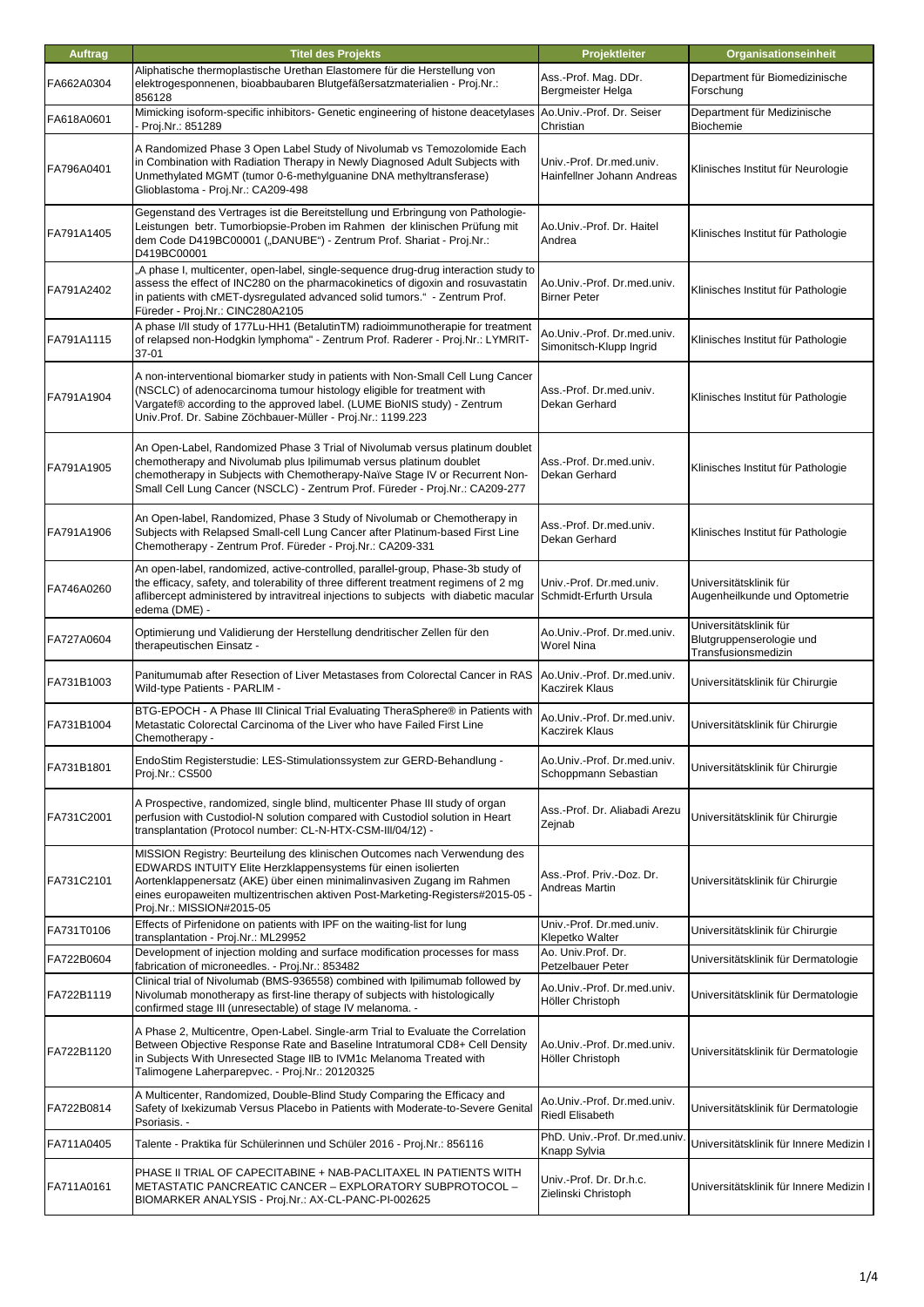| Auftrag    | <b>Titel des Projekts</b>                                                                                                                                                                                                                                                                                                                                                                                                                                    | Projektleiter                                              | Organisationseinheit                                  |
|------------|--------------------------------------------------------------------------------------------------------------------------------------------------------------------------------------------------------------------------------------------------------------------------------------------------------------------------------------------------------------------------------------------------------------------------------------------------------------|------------------------------------------------------------|-------------------------------------------------------|
| FA711A0162 | A Randomized Phase 3 Open Label Study of Nivolumab vs Temozolomide Each<br>in Combination with Radiation Therapy in Newly Diagnosed Adult Subjects with<br>Unmethylated MGMT (tumor O-6-methylguanine DNA methyltransferase)<br>Glioblastoma - Proj.Nr.: CA209-498                                                                                                                                                                                           | Univ.-Prof. Dr. Dr.h.c.<br>Zielinski Christoph             | Universitätsklinik für Innere Medizin I               |
| FA711B0587 | A non-interventional biomarker study in patients with Non-Small Cell Lung Cancer<br>(NSCLC) of adenocarcinoma tumour histology eligible for treatment with<br>Vargatef® according to the approved label. (LUME BioNIS study) -                                                                                                                                                                                                                               | Univ.-Prof. Dr. Dr.h.c.<br>Zielinski Christoph             | Universitätsklinik für Innere Medizin I               |
| FA711B0588 | CA209-227: An Open-Label, Randomized Phase 3 Trial of Nivolumab versus<br>platinum doublet chemotherapy and Nivolumab plus Ipilimumab versus platinum<br>doublet chemotherapy in Subjects with Chemotherapy-Naïve Stage IV or<br>Recurrent Non-Small Cell Lung Cancer (NSCLC) - Proj.Nr.: CA209-227                                                                                                                                                          | Univ.-Prof. Dr. Dr.h.c.<br>Zielinski Christoph             | Universitätsklinik für Innere Medizin I               |
| FA711B0589 | Eine offene, randomisierte Phase-III-Studie mit Nivolumab oder Chemotherapie<br>bei Patienten mit rezidiviertem kleinzelligen Lungenkarzinom nach einer<br>platinbasierten Erstlinien-Chemotherapie - Proj.Nr.: CA209-331                                                                                                                                                                                                                                    | Univ.-Prof. Dr. Dr.h.c.<br>Zielinski Christoph             | Universitätsklinik für Innere Medizin I               |
| FA711B0590 | A phase I, multicenter, open-label, single-sequence drug-drug interaction study to<br>assess the effect of INC280 on the pharmacokinetics of digoxin and rosuvastatin<br>in patients with cMET-dysregulated advanced solid tumors - Proj.Nr.:<br>CINC280A2105                                                                                                                                                                                                | Univ.-Prof. Dr. Dr.h.c.<br>Zielinski Christoph             | Universitätsklinik für Innere Medizin I               |
| FA711B0591 | LOTUS An international multi-centre long term follow up study of the long term<br>outcomes and impact of cancer treatments in "triple negative" breast cancer -<br>Proj.Nr.: ISRCTN43423520                                                                                                                                                                                                                                                                  | Univ.-Prof. Dr. Dr.h.c.<br>Zielinski Christoph             | Universitätsklinik für Innere Medizin I               |
| FA711B0592 | Personalized marker-driven early switch to aflibercept on patients with metastatic<br>colorectal cancer (PERMAD-Trial) -                                                                                                                                                                                                                                                                                                                                     | Univ.-Prof. Dr. Dr.h.c.<br>Zielinski Christoph             | Universitätsklinik für Innere Medizin I               |
| FA711C0698 | A Phase 3 Study Comparing Daratumumab, Lenalidomide, and Dexamethasone<br>(DRd) vs Lenalidomide and Dexamethasone (Rd) in Subjects with Previously<br>Untreated Multiple Myeloma who are Ineligible for High Dose Therapy<br>(54767414MMY3008) - Proj.Nr.: 54767414MMY3008                                                                                                                                                                                   | Univ.-Prof. Dr.med.univ.<br>Jäger Ulrich                   | Universitätsklinik für Innere Medizin I               |
| FA711C0699 | A Randomized Multicenter, Open-label, Phase 2 Study Evaluating the Efficacy<br>and Safety of Azacitidine Subcutaneous in Combination With Durvalumab<br>(MEDI4736) in Previously Untreated Subjects with Higher-Risk Myelodysplastic<br>Syndromes (MDS) or in Elderly (≥ 65 years) Acute Myeloid Leukemia (AML)<br>Subjects Not Eligible for Hematopoietic Stem Cell Transplantation (HSCT) -<br>Proj.Nr.: MEDI4736-MDS-001                                  | Univ.-Prof. Dr.med.univ.<br>Jäger Ulrich                   | Universitätsklinik für Innere Medizin I               |
| FA714C0308 | "A randomized, double-blind, placebo-controlled, parallel-group, multicenter, event-<br>driven Phase III study to investigate the efficacy and safety of finerenone, in<br>addition to standard of care, on the progression of kidney disease in subjects with<br>type 2 diabetes mellitus and the clinical diagnosis of diabetic kidney disease" und<br>der Bayer-internen Nummer IMP 16244 - Proj.Nr.: BAY94-8862                                          | Ao Univ -Prof. Dr.<br><b>Schernthaner Gerit</b>            | Universitätsklinik für Innere Medizin<br>Ш            |
| FA714C0309 | A randomized, double-blind, placebo-controlled, parallel-group, multicenter, event-<br>driven Phase III study to investigate the efficacy and safety of finerenone on the<br>reduction of cardiovascular morbidity and mortality in subjects with type 2 diabetes Ao.Univ.-Prof. Dr.<br>mellitus and the clinical diagnosis of diabetic kidney disease in addition to<br>standard of care" und der Bayer-Nummer IMP17530 (FIGARO) - Proj.Nr.: BAY94-<br>8862 | Schernthaner Gerit                                         | Universitätsklinik für Innere Medizin<br>$\mathbf{H}$ |
| FA714B1708 | 1160.249 RE-SONANCE NIS -                                                                                                                                                                                                                                                                                                                                                                                                                                    | Ao Univ - Prof. Dr.med.univ.<br>Gwechenberger Marianne     | Universitätsklinik für Innere Medizin<br>Ш            |
| FA714B0352 | AC-065A308 TRITON -                                                                                                                                                                                                                                                                                                                                                                                                                                          | Ao Univ - Prof. Dr.med.univ.<br>Lang Irene                 | Universitätsklinik für Innere Medizin<br>Ш            |
| FA714B0353 | A prospective, multi-centric, nonrandomised interventional study of a Sirolimus-<br>eluting Stent with a biodegradable Polymer for Percutaneous Coronary<br>Revascularization - Proj.Nr.: NCT02496169                                                                                                                                                                                                                                                        | Ao.Univ.-Prof. Dr.med.univ.<br>Lang Irene                  | Universitätsklinik für Innere Medizin<br>Ш            |
| FA714B0354 | A Phase 2b, multicenter, ramdomized, placebo-controlled, dase-ranging study to<br>investigate the safety and tolerability of multiple dose administration of CSL112 in<br>subjects with Acute Myocardial Infarction -                                                                                                                                                                                                                                        | Ao Univ - Prof. Dr.med.univ.<br>Lang Irene                 | Universitätsklinik für Innere Medizin<br>Ш            |
| FA714C0603 | Eine internationale, multizentrische, randomisierte, doppelblinde,<br>placebokontrollierte Phase-3-Studie zur Untersuchung der Wirksamkeit und<br>Sicherheit von Rivaroxaban zur Verringerung des Risikos von schweren<br>thrombotischen vaskulären Ereignissen bei Patienten mit einer symptomatischen<br>peripheren Arterienerkrankung, die Verfahren zur Revaskularisation der unteren<br>Exremitäten unterzogen werden. - Proj.Nr.: BAY 59-7939 / 17454  | Ao Univ - Prof. Dr.med.univ.<br>Willfort-Ehringer Andrea   | Universitätsklinik für Innere Medizin<br>Ш            |
| FA714B1510 | Rationale Chymase-Inhibition und Modulation des Renin-Angiotensin Systems -                                                                                                                                                                                                                                                                                                                                                                                  | Assoc. Prof. Priv.-Doz.<br>Dr.med.univ. Bonderman<br>Diana | Universitätsklinik für Innere Medizin<br>Ш            |
| FA714B0527 | Sahajanand Medical Technologies private Limited (SMT-PD) -                                                                                                                                                                                                                                                                                                                                                                                                   | Assoc. Prof. Univ.-Doz. Dr.<br>Pavone-Gyöngyösi Mariann    | Universitätsklinik für Innere Medizin<br>Ш            |
| FA714B3501 | Antiinflammatorischer Effekt von Lornoxicam - Proj.Nr.: 855395                                                                                                                                                                                                                                                                                                                                                                                               | Mag. Dr. Hohensinner Philipp                               | Universitätsklinik für Innere Medizin                 |
| FA716B0309 | GOS 52621-06 -                                                                                                                                                                                                                                                                                                                                                                                                                                               | Ao.Univ.-Prof. Dr.med.univ<br><b>Stulnig Thomas</b>        | Universitätsklinik für Innere Medizin<br>Ш            |
| FA716B1306 | Hepatic lipid accumulation and miotochondrial function in type 1 diabetes - a 7<br>Tesla magnetic resonace spectroscopy study - "Scientific Grant Agreement" -                                                                                                                                                                                                                                                                                               | Ao.Univ.-Prof. Dr.med.univ.<br>Krebs Michael               | Universitätsklinik für Innere Medizin<br>Ш            |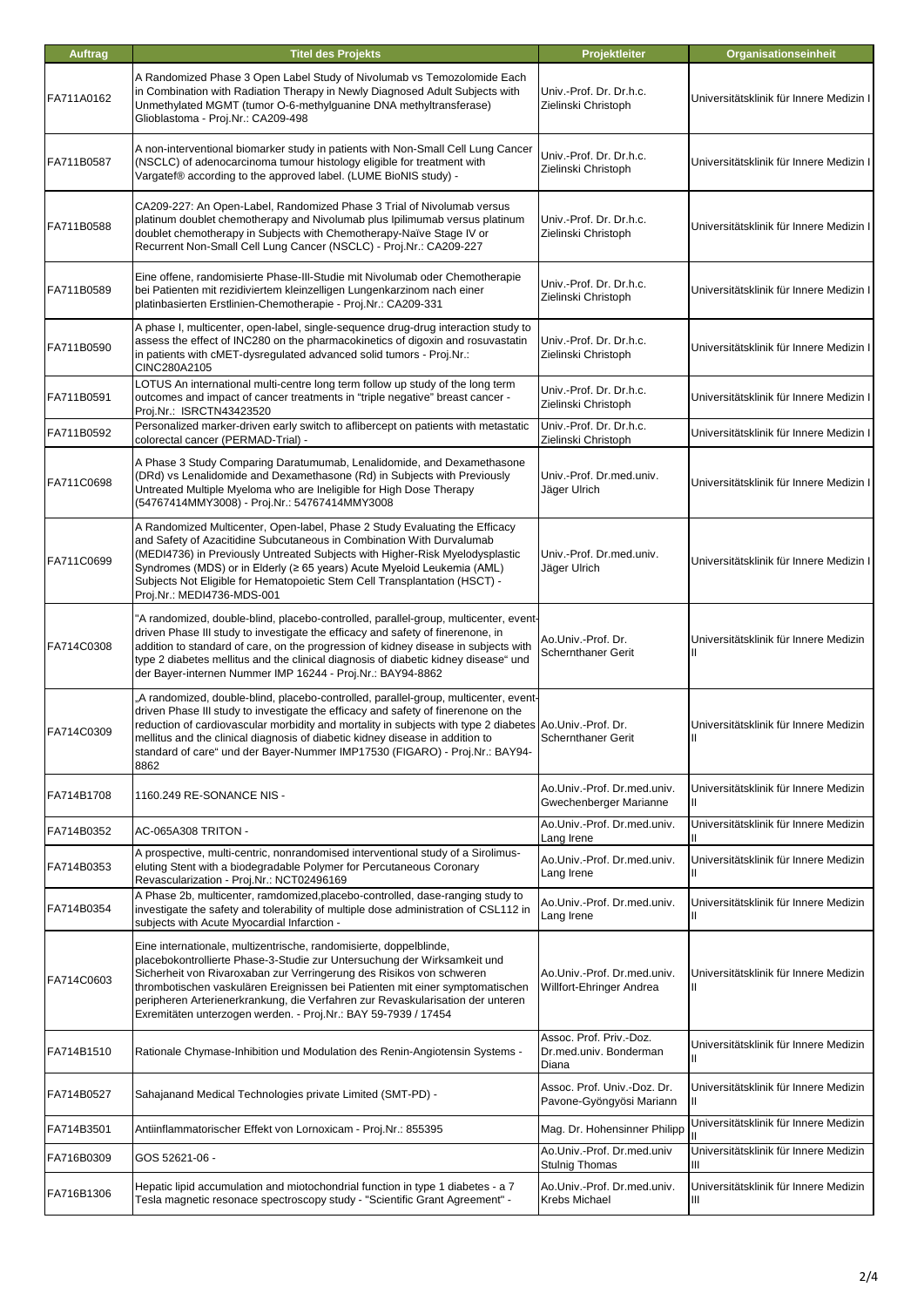| Auftrag    | <b>Titel des Projekts</b>                                                                                                                                                                                                                                                                                                                                                                       | Projektleiter                                                         | Organisationseinheit                                     |
|------------|-------------------------------------------------------------------------------------------------------------------------------------------------------------------------------------------------------------------------------------------------------------------------------------------------------------------------------------------------------------------------------------------------|-----------------------------------------------------------------------|----------------------------------------------------------|
| FK716E0002 | KOOP FA731E0601 A Randomized, Global, Double-blind, Placebo-controlled,<br>Parallel-group Study to Evaluate the Efficacy and Safety of Once-daily Oral<br>Avatrombopag for the Treatment of Adults with Thrombocytopenia Associated with<br>Liver Disease Prior to an Elective Procedure (Prot.Nr. E5501-G000-310) -<br>Proj.Nr.: E5501-G000-310                                                | Assoc. Prof. Priv.-Doz.<br>Dr.med.univ. Ferlitsch Arnulf              | Universitätsklinik für Innere Medizin<br>Ш               |
| FA716F0103 | "Evaluation of the Accuracy of the FreeStyle Libre Flash Glucose Monitoring<br>System - Use in Pregnancy Label Extension Study (CE) [FLIPS] - Proj.Nr.: ADC-<br>UK-VAL_15026                                                                                                                                                                                                                    | Univ.-Prof. Dr.med.univ.<br>Kautzky-Willer Alexandra                  | Universitätsklinik für Innere Medizin<br>Ш               |
| FA716F0104 | A 24 week monocentric prospective randomized, placebo-controlled trial to<br>evaluate efficacy of combination of exenatide and dapagliflozin compared to<br>dapagliflozin and placebo and its effects on hepatic, myocardial and pancreatic fat<br>distribution in patients with uncontrolled type 2 diabetes mellitus - Proj.Nr.: ESR-15<br>10882                                              | Univ.-Prof. Dr.med.univ.<br>Kautzky-Willer Alexandra                  | Universitätsklinik für Innere Medizin<br>Ш               |
| FA716B0229 | 'A randomized, double blind, placebo-controlled, parallel-group, multicenter, event-<br>driven Phase III study to investigate the efficacy and safety of finerenone, in<br>addition to standard of care, on the progression of kidney disease in subjects with<br>type 2 diabetes mellitus and the clinical diagnosis of diabetic kidney disease"<br>IMP16244 - Proj.Nr.: BAY94-8862 / IMP16244 | Univ.-Prof. Dr.med.univ.<br>Luger Anton                               | Universitätsklinik für Innere Medizin<br>Ш               |
| FA716E0853 | Capsaicingabe - Proj.Nr.: 855999/856000                                                                                                                                                                                                                                                                                                                                                         | Univ.-Prof. Dr.med.univ.<br><b>Trauner Michael</b>                    | Universitätsklinik für Innere Medizin<br>Ш               |
| FA716E0854 | Multi-Center Study for the Assessment of Copper Parameters in Wilson Disease<br>Subjects on Standard of Care Treatment -                                                                                                                                                                                                                                                                        | Univ.-Prof. Dr.med.univ.<br><b>Trauner Michael</b>                    | Universitätsklinik für Innere Medizin<br>Ш               |
| FA716E0855 | A Phase 3, Double-Blind, Randomized, Long-Term, Placebo-Controlled,<br>Multicenter Study Evaluating the Safety and Efficacy of Obeticholic Acid in<br>Subjects with Nonalcoholic Steatohepatitis -                                                                                                                                                                                              | Univ.-Prof. Dr.med.univ.<br><b>Trauner Michael</b>                    | Universitätsklinik für Innere Medizin<br>Ш               |
| FA716E0856 | A Phase 3, randomized, double-blind, placebo-controlled, multicenter study to<br>investigate the efficacy and safety of mongersen (GED-0301) for the treatment of<br>subjects with active Crohn's disease -                                                                                                                                                                                     | Univ - Prof. Dr.med.univ.<br><b>Trauner Michael</b>                   | Universitätsklinik für Innere Medizin<br>Ш               |
| FA716E0857 | A combined Phase 2/3 double-blind, randomized, placebo controlled, induction<br>and maintenanca study evaluating the safety and efficacy of GS-5745 in subjects<br>with moderately to severely active ulcerative colitis -                                                                                                                                                                      | Univ.-Prof. Dr.med.univ.<br><b>Trauner Michael</b>                    | Universitätsklinik für Innere Medizin<br>Ш               |
| FA716E0858 | A randomized, multi-center phase III study of Nivolumab versus Sorafenib as first-<br>line treatment in patients with advanced HCC -                                                                                                                                                                                                                                                            | Univ.-Prof. Dr.med.univ.<br><b>Trauner Michael</b>                    | Universitätsklinik für Innere Medizin<br>Ш               |
| FA716E0859 | A Phase 3, long term active treatment extension study of Mongersen (GED-0301)<br>in subjects with Crohn's Disease -                                                                                                                                                                                                                                                                             | Univ.-Prof. Dr.med.univ.<br><b>Trauner Michael</b>                    | Universitätsklinik für Innere Medizin<br>Ш               |
| FA781F1101 | Teilleistung, klinische Studie "A two-year, double-blind, randomized, multicenter,<br>activecontrolled study to valuate the safety and efficacy of fingolimod administered Ao.Univ.-Prof. Dr.med.univ.<br>orally once daily versus interferon $\beta$ -1a i.m. once weekly in pediatric patients with<br>multiple sclerosis" - Proj.Nr.: CFTY720D2311                                           | Seidl Rainer                                                          | Universitätsklinik für Kinder- und<br>Jugendheilkunde    |
| FA781F1002 | Double-blind, Randomized, Multicenter, Placebo-Controlled, Parallel Group Study<br>to Characterize the Efficacy, Safety, and Tolerability of 24 Weeks of Evolocumab<br>for LDL-C Reduction, as Add-On to Diet and Lipid-Lowering Therapy, in Pediatric<br>Subjects 10 to 17 Years of Age With HeFH - Proj. Nr.: 20120123                                                                        | Ao.Univ.-Prof. Dr.med.univ.<br>MBA Greber-Platzer Susanne             | Universitätsklinik für Kinder- und<br>Jugendheilkunde    |
| FA781B1503 | EU H2020 Effect of Allopurinol in addition to hypothermia for hypoxic-ischemic<br>Brain Injury on Neurocognitive Outcome (ALBINO-trial) - Proj.Nr.: 667224                                                                                                                                                                                                                                      | Assoc. Prof. Priv.-Doz.<br>Dr.med.univ. Klebermaß-<br>Schrehof Katrin | Universitätsklinik für Kinder- und<br>Jugendheilkunde    |
| FA781D0437 | Phase III, prospective, randomized, multi-center clinical study comparing the<br>safety and efficacy of BAX 855 following PK-guided prophylaxis targeting two<br>different FVIII trough levels in subjects with severe Hemophilia A - Proj.Nr.:<br>261303                                                                                                                                       | Univ.-Prof. Dr.med.univ.<br>Michel-Behnke Ina                         | Universitätsklinik für Kinder- und<br>Jugendheilkunde    |
| FA781D0438 | Safety and Efficacy of nonacog beta pegol (N9-GP) in Previously Untreated<br>Patients with Hemophilia B - Proj.Nr.: NN7999-3895                                                                                                                                                                                                                                                                 | Univ - Prof. Dr.med.univ.<br>Michel-Behnke Ina                        | Universitätsklinik für Kinder- und<br>Jugendheilkunde    |
| FA729A0139 | Phase 2 clinical trial of the BioMed rTSST-1 variant vaccine in healthy adults -<br>Proj.Nr.: BioMed 0515                                                                                                                                                                                                                                                                                       | Ao.Univ.-Prof. Dr.med.univ.<br>Jilma Bernd                            | Universitätsklinik für Klinische<br>Pharmakologie        |
| FA729A0140 | A phase I, multicenter, open-label, single-sequence drug-drug pharmacokinetics<br>of digoxin and rosuvastin in patients with cMET-dysregulated advanced solid<br>tumors - Proj.Nr.: CINC280A2105                                                                                                                                                                                                | Ao.Univ.-Prof. Dr.med.univ.<br>Jilma Bernd                            | Universitätsklinik für Klinische<br>Pharmakologie        |
| FA729A0246 | Clinical evaluation of safety and effectiveness of the BackBeat Medical Moderato<br>system in patients with hypertension: a double-blind randomized trial - Proj.Nr.: CS-<br>03                                                                                                                                                                                                                 | Ao.Univ.-Prof. Dr.med.univ.<br><b>Wolzt Michael</b>                   | Universitätsklinik für Klinische<br>Pharmakologie        |
| FA729A0723 | Influence of three different formulations of lachrymal substitutes on tear film<br>thickness and other signs and symptoms in patients with moderate to severe dry<br>eye syndrome - Proj.Nr.: LT2558                                                                                                                                                                                            | Assoc. Prof. Priv.-Doz. Dr.<br>Garhöfer Gerhard                       | Universitätsklinik für Klinische<br>Pharmakologie        |
| FA729A1018 | In-vitro microdialysis experiment on Debio 1450 and Debio 1452 - Proj.Nr.: Debio                                                                                                                                                                                                                                                                                                                | Assoc. Prof. Priv.-Doz.<br>Dr.med.univ. Zeitlinger<br>Markus          | Universitätsklinik für Klinische<br>Pharmakologie        |
| FK736A0001 | KOOP FA761A0161 - Medtronic Epilepsie Register -                                                                                                                                                                                                                                                                                                                                                | Dr.med.univ. Novak Klaus                                              | Universitätsklinik für Neurochirurgie                    |
| FA763B1001 | Imaging the functional and molecular impact of poly-unsaturated fatty acids on<br>dopamine-dependent cognitive functions: a combined [11C]-(+)-PHNO PET/MRI<br>study at different stages of cognitive impairment - Proj.Nr.: CS15-033                                                                                                                                                           | Ao.Univ.-Prof. Dr.med.univ.<br>Willeit Matthäus                       | Universitätsklinik für Psychiatrie und<br>Psychotherapie |
| FA771E0313 | Study of Immunotherapy in Newly Diagnosed Glioblastoma - Proj.Nr.: ICT-107                                                                                                                                                                                                                                                                                                                      | Ao.Univ.Prof. Dr. Prayer<br>Daniela                                   | Universitätsklinik für Radiologie und<br>Nuklearmedizin  |
| FA771E0314 | A phase II randomised, double-blinded, placebo-controlled parallel group trial to<br>examine the efficacy and safety of 4 oral doses of BI 425809 once daily over 12<br>week treatment period in patients with Schizophrenia - Proj.Nr.: BI 425809                                                                                                                                              | Ao.Univ.Prof. Dr. Prayer<br>Daniela                                   | Universitätsklinik für Radiologie und<br>Nuklearmedizin  |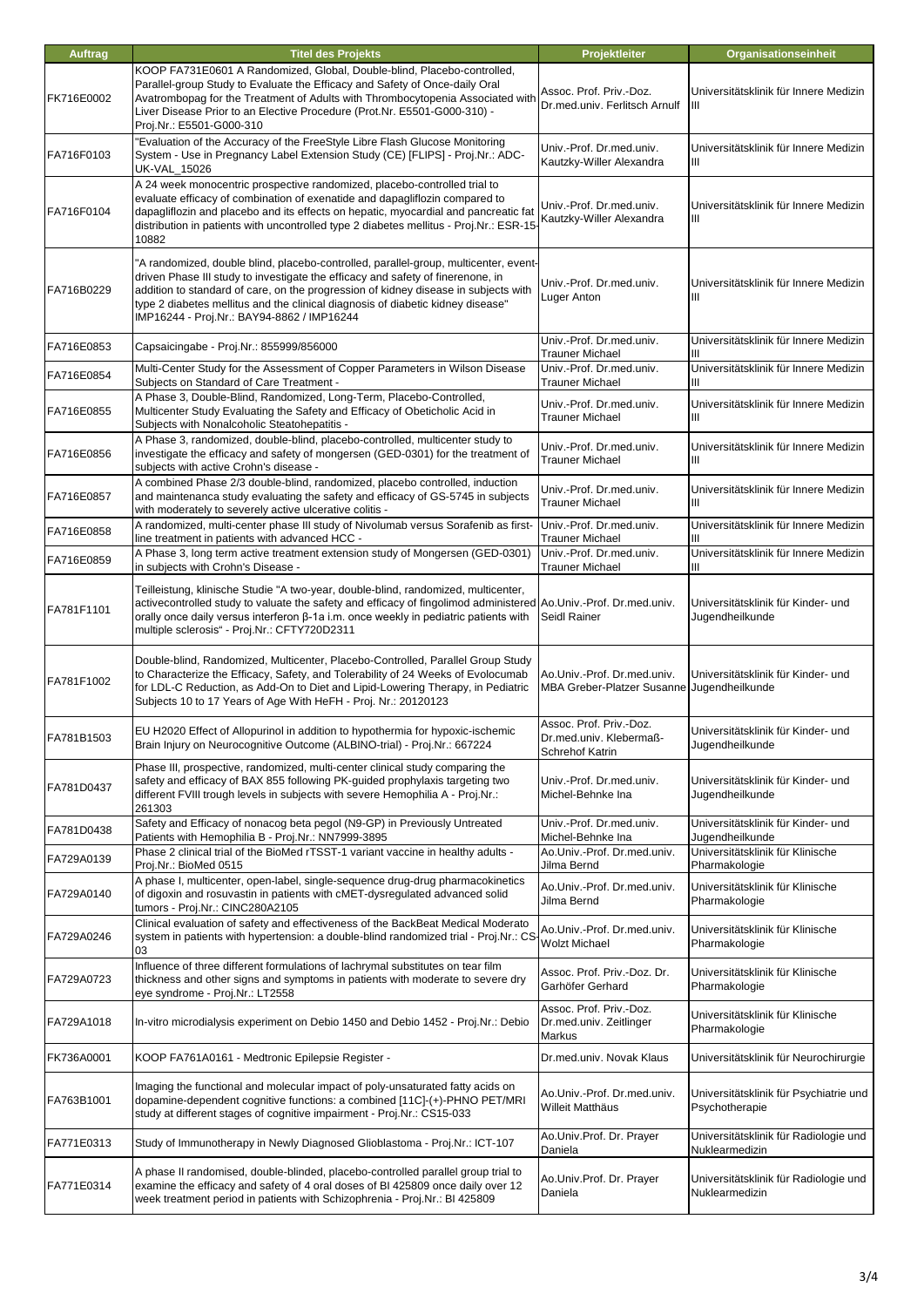| Auftrag    | <b>Titel des Projekts</b>                                                                                                                                                                                                                                                                                                                                                                           | Projektleiter                                             | <b>Organisationseinheit</b>                                                |
|------------|-----------------------------------------------------------------------------------------------------------------------------------------------------------------------------------------------------------------------------------------------------------------------------------------------------------------------------------------------------------------------------------------------------|-----------------------------------------------------------|----------------------------------------------------------------------------|
| FA771E1001 | A Randomized Phase 3 Open Label Study of Nivolumab vs Temozolomide Each<br>in Combination with Radiation Therapy in Newly Diagnosed Adult Subjects with<br>Unmethylared MGMT (tumor O-6-methylguamime DNA methyltransferase)<br>Glioblastroma -                                                                                                                                                     | Ass.-Prof. Dr.med.univ.et<br>scient. Furtner-Srajer Julia | Universitätsklinik für Radiologie und<br>Nuklearmedizin                    |
| FA771G0304 | Imaging the functional and molecular impact of poly-unsaturated fatty acids on<br>dopamine-dependent cognitive functions: a combined [11C]-(+)-PHNO PET/MRI<br>study at different stages of cognivitive impairment. - Proj.Nr.: CS15-033                                                                                                                                                            | Assoc. Prof. Priv.-Doz. Mag.<br>Dr. Wadsak Wolfgang       | Universitätsklinik für Radiologie und<br>Nuklearmedizin                    |
| FA771G0305 | Performance and Efficiency of the Radiosyntheses of Ga-68-<br>Radiopharmaceuticals" -                                                                                                                                                                                                                                                                                                               | Assoc. Prof. Priv.-Doz. Mag.<br>Dr. Wadsak Wolfgang       | Universitätsklinik für Radiologie und<br>Nuklearmedizin                    |
| FA771B0825 | A Prospective, Randomized, Double-Blind, Multicenter, Phase 3 Study to assess<br>the safety and<br>efficacy of intravenous Ceftolozane/Tazobactam compared with meropenem in<br>adult Patients with ventilated nosocomial Pneumonia -                                                                                                                                                               | O.Univ.-Prof. Dr.med.univ.<br>Herold Christian            | Universitätsklinik für Radiologie und<br>Nuklearmedizin                    |
| FA771B0826 | Phase 3, prospective, randomized, multi-center clinical study comparing the safety<br>and efficacy of BAX 855 following PK-guided prophylaxis targeting two different<br>FVIII trough levels in subjects with severe Hemophilia A -                                                                                                                                                                 | O.Univ.-Prof. Dr.med.univ.<br><b>Herold Christian</b>     | Universitätsklinik für Radiologie und<br>Nuklearmedizin                    |
| FA771D0508 | TOBA III - Tack Optimized Drug Coated Balloon Angioplasty in the Superficial<br>Femoral and Proximal Popliteal Arteries Using the Tack Endovascular System™-<br>Protocol Number: CA 0135 -                                                                                                                                                                                                          | Univ.-Lektor Priv.-Doz.<br>Dr.med.univ. Wolf Florian      | Universitätsklinik für Radiologie und<br>Nuklearmedizin                    |
| FA771G0221 | BTG-EPOCH - A Phase III Clinical Trial Evaluating TheraSphere® in Patients with<br>Metastatic Colorectal Carcinoma of the Liver who have Failed First Line<br>Chemotherapy -                                                                                                                                                                                                                        | Univ.-Prof. Dr. MD Hacker<br>Marcus                       | Universitätsklinik für Radiologie und<br>Nuklearmedizin                    |
| FA771G0222 | WO29522 A PHASE III, MULTICENTER, RANDOMIZED, PLACEBO-<br>CONTROLLED STUDY OF MPDL3280A (ANTI-PD-L1 ANTIBODY) IN<br>COMBINATION WITH NAB-PACLITAXEL COMPARED WITH PLACEBO WITH<br>NAB-PACLITAXEL FOR PATIENTS WITH PREVI-OUSLY UNTREATED<br>METASTATIC TRIPLE-NEGATIVE BREAST CANCER - Proj.Nr.: WO29522                                                                                            | Univ.-Prof. Dr. MD Hacker<br>Marcus                       | Universitätsklinik für Radiologie und<br>Nuklearmedizin                    |
| FA735A1001 | Collaborative European NeuroTrauma Effectiveness Research in TBI: a<br>prospective longitudinal observational study - Proj.Nr.: 602150                                                                                                                                                                                                                                                              | Ass.-Prof. Dr.med.univ.<br>Schwendenwein Elisabeth        | Universitätsklinik für Unfallchirurgie                                     |
| FA743A0221 | Multizentrische, 2-armige offene Phase-II-Prüfung zur Bestimmung der<br>Wirksamkeit und Sicherheit von zwei verschiedenen Dosierungsschemata des<br>Pan-FGFR-Tyrosinkinase-Inhibitors JNJ-42756493 bei Patienten mit<br>metastasiertem oder inoperablem Urothelkarzinom mit FGFR-genomischen<br>Veränderungen JNJ-42756493; 42756493BLC2001 -                                                       | Univ.-Prof. Dr.med.univ.<br>Shariat Shahrokh              | Universitätsklinik für Urologie                                            |
| FA743A0222 | Eine randomisierte, offene, kontrollierte, weltweit durchgeführte<br>Multizenterprüfung der Phase III zur Untersuchung von MEDI4736, als<br>Einzelwirkstoff oder in Kombination mit Tremelimumab im Vergleich zur Standard-<br>Chemotherapie als Erstlinienbehandlung bei Patienten mit einem nicht<br>resektierbaren schwerwiegenden Harnblasenkarzinom des Stadium IV. - Proj.Nr.:<br>D419BC00001 | Univ - Prof. Dr.med.univ.<br>Shariat Shahrokh             | Universitätsklinik für Urologie                                            |
| FA605A0109 | DutyCycle Implantate -                                                                                                                                                                                                                                                                                                                                                                              | <b>Unger Ewald</b>                                        | Zentrum für Medizinische Physik<br>und Biomedizinische Technik             |
| FA605A0904 | Peltierelementesteuerung für Kryotherapie-Gerät -                                                                                                                                                                                                                                                                                                                                                   | Ao Univ - Prof. Dipl - Ing. Dr.<br>Rafolt Dietmar         | Zentrum für Medizinische Physik<br>und Biomedizinische Technik             |
| FA605A1501 | Entwicklung einer flexiblen 23-Kanal Hochfrequenzspule für Siemens 3 T Tim Trio<br>Magnetresonanztomografen -                                                                                                                                                                                                                                                                                       | Ass.-Prof. Dipl.-Ing. Dr.techn.<br>Laistler Elmar         | Zentrum für Medizinische Physik<br>und Biomedizinische Technik             |
| FA605A0307 | MEDUSAR - Lehrmodelle für den Medizinischen Ultraschall - FFG-gefördertes<br>Sommerpraktikum für Schüler - Proj.Nr.: 855589                                                                                                                                                                                                                                                                         | Ass.-Prof. Dipl.-Phys. Dr.<br>Kollmann Christian          | Zentrum für Medizinische Physik<br>und Biomedizinische Technik             |
| FA660A1202 | EU H2020 Smart Resilience Indicators for Smart Critical Infrastructures - Proj.Nr.:<br>700621                                                                                                                                                                                                                                                                                                       | Ass.-Prof. Mag. Dr. Klimek<br>Peter                       | Zentrum für Medizinische Statistik,<br>Informatik und Intelligente Systeme |
| FA632A0304 | Comprehensive metabolic plasma profiling of chronic low-grade inflammatory<br>disease states expressed in the metabolic syndrome and cancer cachexia (CaC)<br>Proj.Nr.: LS14_021                                                                                                                                                                                                                    | Assoc. Prof. Dr. König Franz                              | Zentrum für Medizinische Statistik,<br>Informatik und Intelligente Systeme |
| FA602A0101 | Evaluation of outcome measures assessing functioning and quality of life in<br>primary Sjögren's Syndrome from the perspective of patiens -                                                                                                                                                                                                                                                         | PhD. Univ.-Prof. Dr. Stamm<br>Tanja                       | Zentrum für Medizinische Statistik,<br>Informatik und Intelligente Systeme |
| FA608A0313 | Iron Metallodrugs - Proj.Nr.: 856801                                                                                                                                                                                                                                                                                                                                                                | Ao.Univ.Prof. Dr. Scheiber-<br>Mojdehkar Barbara          | Zentrum für Pathobiochemie und<br>Genetik                                  |
| FA608A0602 | Remescale - Proj.Nr.: 855373                                                                                                                                                                                                                                                                                                                                                                        | Ass.-Prof. Priv.-Doz. Dr.<br><b>Sturm Brigitte</b>        | Zentrum für Pathobiochemie und<br>Genetik                                  |
| FA681A0103 | Metall-Analytik - Proj.Nr.: 855610                                                                                                                                                                                                                                                                                                                                                                  | Univ - Prof. Mag. Dr.<br>Hengstschläger Markus            | Zentrum für Pathobiochemie und<br>Genetik                                  |
| FA648A1017 | Fe in Plazenta; 6796144 - Proj.Nr.: 854962                                                                                                                                                                                                                                                                                                                                                          | Ao. Univ.Prof. Dipl.-Ing. Dr.<br>Ellinger Isabella        | Zentrum für Pathophysiologie,<br>Infektiologie und Immunologie             |
| FA648A0614 | Knochenforschung; 6937629 - Proj.Nr.: 855368                                                                                                                                                                                                                                                                                                                                                        | Ao. Univ.Prof. Dr.<br>Pietschmann Peter                   | Zentrum für Pathophysiologie,<br>Infektiologie und Immunologie             |
| FA648A1702 | Wirkungsmechanismen der Pepsin-Enzymtablette Enzynorm® f im<br>Zusammenhang mit Nahrungsmittelallergie -                                                                                                                                                                                                                                                                                            | Assoc. Prof. Priv.-Doz. DDr.<br>Untersmayr-Elsenhuber Eva | Zentrum für Pathophysiologie,<br>Infektiologie und Immunologie             |
| FA648A0904 | Evaluation of Chinese herbal medicine therapy of lifestyle related diseases:<br>Myocardial infarction, prostate cancer and depression - from biomedical research<br>to translational medicine -                                                                                                                                                                                                     | Dr. Ma Yan                                                | Zentrum für Pathophysiologie,<br>Infektiologie und Immunologie             |
| FA623A0701 | Effect of National Vaccination Program on Rotavirus Gastroenteritis - Proj.Nr.:<br>2016                                                                                                                                                                                                                                                                                                             | Dr.med.univ. Pöllabauer Eva<br>Maria                      | Zentrum für Pathophysiologie,<br>Infektiologie und Immunologie             |
| FA636A0302 | Evaluation of psychiatric and somatic co-morbidities among adolescents in prison<br>and imprisoned adults in opioid maintenance treatment -                                                                                                                                                                                                                                                         | Ao.Univ.-Prof. Dr.med.univ.<br><b>Fischer Gabriele</b>    | Zentrum für Public Health                                                  |